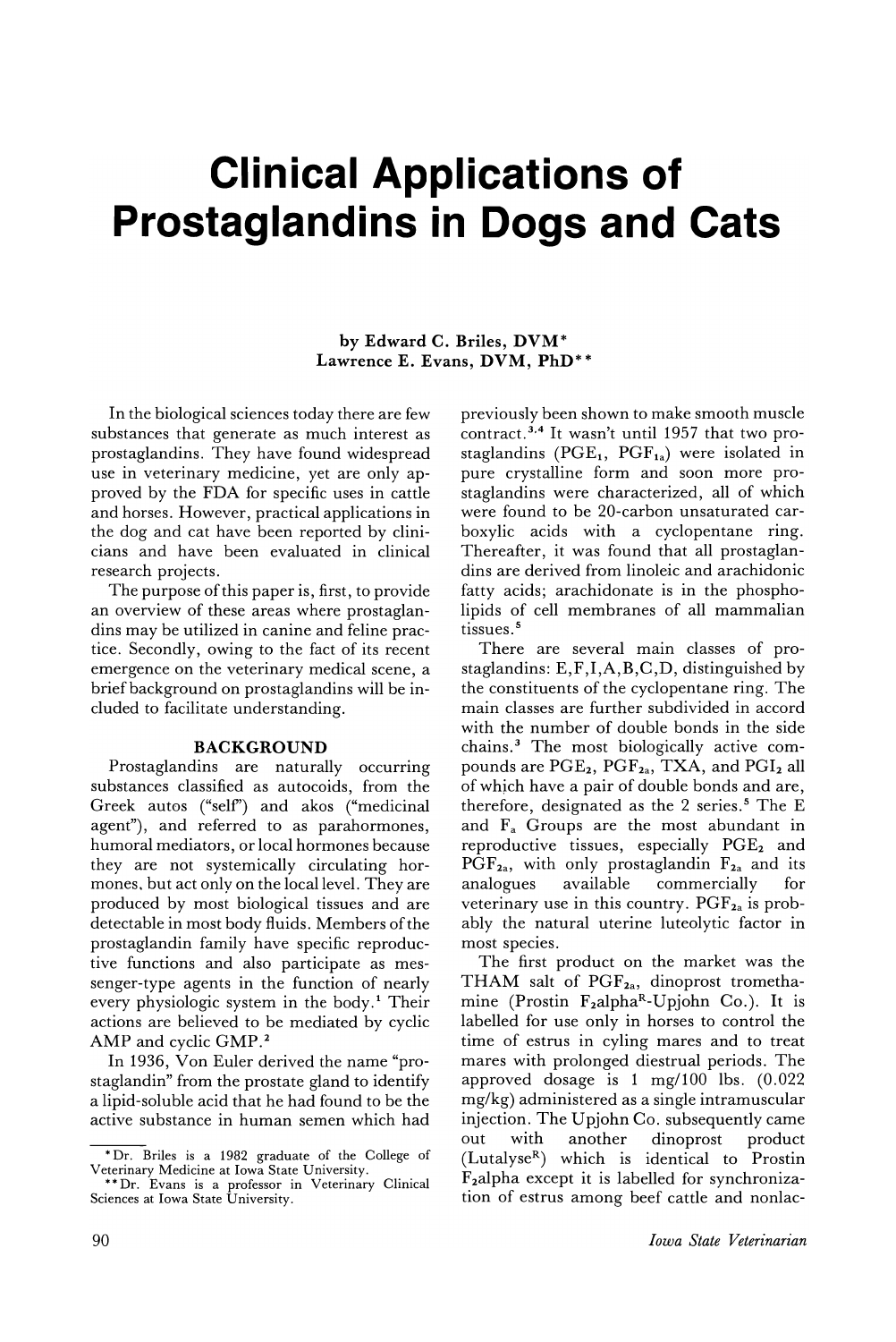tating dairy heifers, and for abortion of feedlot heifers before 100 days of gestation. The approved dosage is 25 mg as a total dose administered intramuscularly. Another commercial product is prostalene (Synchrocept<sup>R</sup>-Diamond) which is a  $PGF_{2a}$  analogue labelled for use only in horses at a dosage of 5 ug/kg.

Besides the approved uses,  $PGF_{2a}$  is used in the bovine therapeutically for unobserved estrus, pyometra, mummified fetus, luteinized cysts, and induction of parturition. <sup>6</sup> Other unapproved uses have also been recognized in the equine.<sup>7,8</sup>  $PGF_{2a}$  has been used for induction of parturition in swine. <sup>9</sup>

Women of child-bearing age, asthmatics, and persons with bronchial and other respiratory problems should be very careful when handling this drug because prostaglandins of the F series are effective abortifacients and potent bronchoconstrictors in human beings.

Uses of prostaglandin reported in this paper are of the dinoprost tromethamine product and are in nonapproved species based solely on results of experimental use. The FDA does not sanction such uses, therefore, the veterinarian assumes full responsibility.

#### **ABORTION**

It has been established that endogenous  $PGF_{2a}$  of uterine origin in the cow is instrumental in terminating luteal function in the nonpregnant animal thus returning it to heat.  $PGF_{2a}$  release from the uterus is also important for the prepartum lysis of the corpus luteum which removes the progesterone block and for increasing the contractile strength of the uterine musculature prior to parturition. <sup>10</sup> Consequently, exogenous  $\text{PGF}_{2a}$  has proven to be an effective abortifacient in cows. In dogs and cats it is known that prostaglandins play an important role in reproductive function but that role is not nearly as well worked out as it is in the bovine.

PGF<sub>2a</sub> can be used to terminate gestation in the bitch<sup>11,12</sup> and queen.<sup>13</sup> One study has reported that  $PGF_{2a}$  given intramuscularly to pregnant beagle bitches from day 33 to day 53 of gestation at a dosage of either 20 ug/kg every 8 hours or 30 ug/kg every 12 hours for 72 hours (180 ug/kg total dose) will cause the fetuses to abort within 56 to 80 hours after treatment begins.<sup>11</sup> It was shown that complete luteolysis was induced and abortion occurred when plasma progesterone was depressed to 0.6-1.4 ng/ml from pretreatment levels of  $3-40$  ng/ml.<sup>11</sup>

It has been the authors' experience that the proper length of treatment (six injections, one every 12 hours) must be maintained to produce a successful abortion. In an earlier study luteolysis and abortion were not produced when a larger total dose (250 ug/kg) was given intraveneously within a seven hour period. <sup>14</sup>

It also seems imperative that the treatment be delayed until the mid to late gestation period since the early corpora lutea in the bitch are more refractory to  $PGF_{2a}$ . Similarly, in cattle doses of  $PGF_{2a}$  must be given after day five of the estrous cycle in order to get<br>luteolysis.<sup>15</sup> An hypothesis has been An hypothesis has been proposed<sup>16</sup> and supported<sup>17</sup> that explains the resistance of the newly formed corpus luteum by the fact that "the preovulatory surge of LH saturates the regulatory units of the luteal cells and that it is this bound hormone which protects the young corpus luteum." Previously, corpus luteum receptors for  $\text{PGF}_{2a}$  were identified. <sup>18</sup>

It is not surprising that this regimen of exogenously administered  $PGF_{2a}$  (every 12) hours for three days) is effective in producing luteolysis in the bitch when considering the endogenous  $PGF_{2a}$  release patterns associated with luteolysis in other species. Parallels tend to appear between the natural release of  $PGF_{2a}$  and the above-mentioned regimen in dogs. In the bovine the production and release of  $PGF_{2a}$  by the uterus is known to be pulsatile and precise. During the estrous cycle  $PGF_{2a}$  is released for two to three days as rapid pulses with a duration of one to five hours prior to and during luteolysis, which is indicated by decreasing levels of plasma progesterone. <sup>19</sup>

The exact mechanism for  $PGF_{2a}$  induced luteolysis has not been worked out in any species but some theories are as follows: antagonism with LH or prolactin; promotion of fragility in lysosomes; contractile effect on the utero-ovarian vein, resulting in reduced blood flow through the ovary; decreased stores of the progesterone precursors, cholesterol esters; or decreased esterase activity.

 $PGF_{2a}$  also induces strong myometrial contractions in the bitch which plays a role in the induced abortion along with at least a decreased luteal function.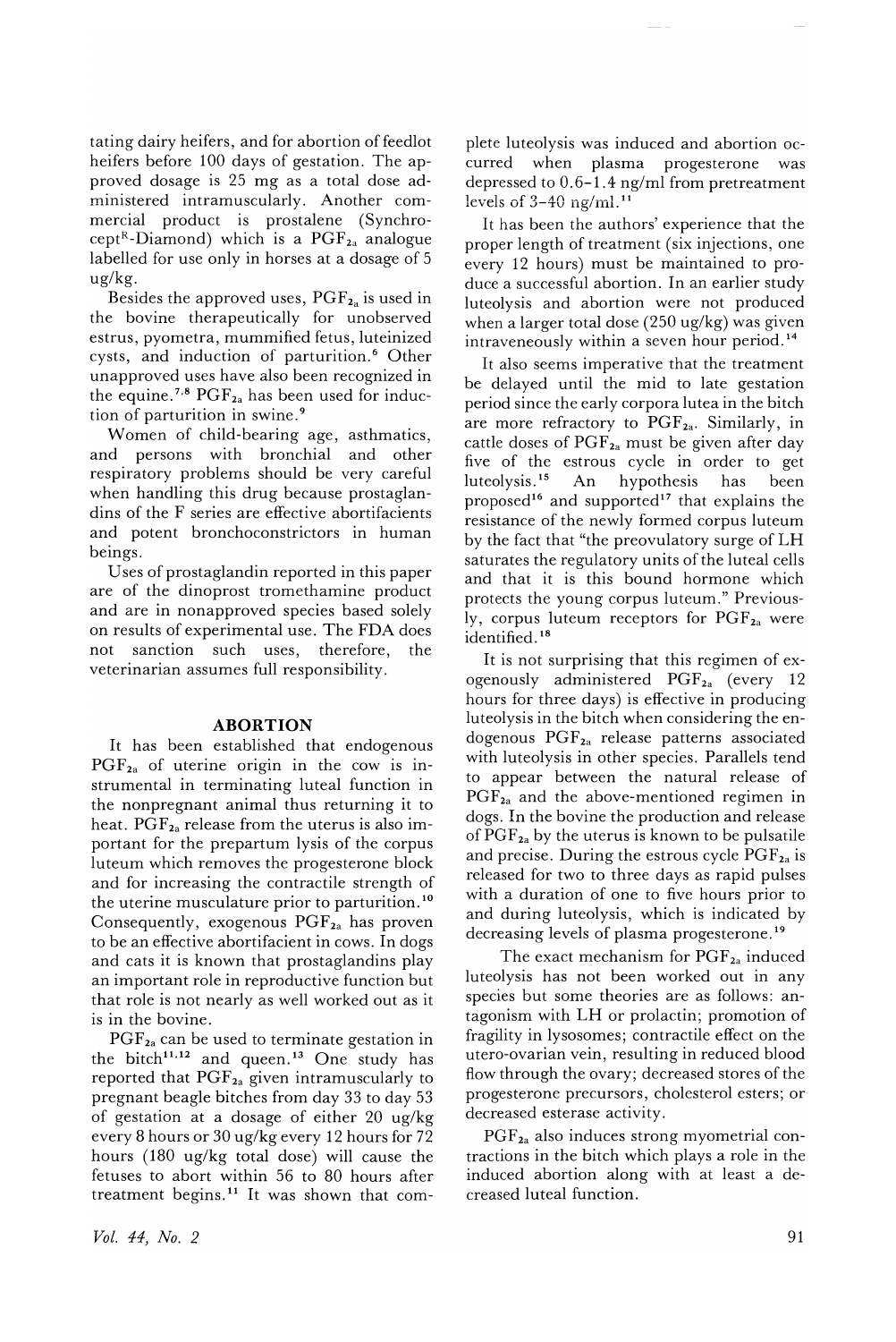It has also been reported that a one-shot dosage of 1 mg/kg  $PGF_{2a}$  in the bitch is an effective abortifacient. <sup>12</sup> However, details concerning the application of this dosage are not available.

The veterinarian is often faced with the client who believes his bitch may have been bred to an undesirable male dog. The client desires that something be done to remedy the situation. If more than two or three days have elapsed since the misalliance, a mismating shot of estrogens (0.5-1 mg/lb stilbesterol or 0.5-2 mg ECP) might be ineffective or undesirable. The owner may not want the bitch spayed and would rather not put the dog through a pregnancy. In this situation a  $PGF_{2a}$  induced abortion may be indicated. First, however, the pregnancy should be confirmed by digital palpation between days 25-35 of gestation. If palpation cannot confirm the pregnancy, ultrasonography may be used as early as the 29th day or radiographs may be taken after day 42 of gestation.

If the dog is indeed pregnant and in good health, free of any respiratory problems, it can be started on a regimen of  $PGF_{2a}$  at 25-30 ug/kg every 12 hours 1M or SQ for 72 hours (total of 6 treatments) starting no earlier than the 33rd day of gestation. Priming the dog with 0.1-2 mg ECP given 1M about 24 hours prior to starting the  $\text{PGF}_{2a}$  treatment may increase the abortifacient effect. Although not originally described as part of the abortifacient procedure, estradiol-17B injected into ewes has elicited marked synthesis and release of endogenous  $PGF_{2a}^{21}$  Estrogens also help prepare the uterus for contraction by increasing myometrial motility, and in some species estrogens stimulate the release of oxytocin from the posterior pituitary gland. <sup>20</sup> However, it should be stated that  $PGF_{2a}$  without estrogen priming will induce abortions.

The dog should be hospitalized and food withheld 24 hours prior to beginning the treatment regimen. In the original study<sup>11</sup> no obvious nor consistent systemic side effects were noted, but it should be expected that the dog's respiratory rate will increase, usually within five minutes after injection, and there will be vomition and defecation. There is usually not more than one episode of emesis and defecation per injection. The panting should subside within 45 minutes. The half-life of  $PGF_{2a}$  in the body is very short being about eight minutes in the bovine. <sup>22</sup> It has been reported

that 80% of injected  $PGF_{2a}$  is excreted in the urine within six hours in the bovine. <sup>4</sup> A mild drop in body temperature  $(1-2^{\circ}F)$  similar to that preceding normal parturition may be noted. <sup>11</sup> After the second or third injection the bitch may display vigorous nest building behavior. Fetal expulsions should be expected to occur approximately 56-80 hours after the first  $PGF_{2a}$  injection with the bitch showing no signs of difficulty.<sup>11</sup>

Some dogs may not abort at this dosage and treatment length because of individual variability in hormonal patterns.<sup>11,14</sup> This individual variability may necessitate a more flexible schedule of treatment such as a longer treatment period or higher dose. Not enough data is available to draw any statistics on the success of each possible treatment regimen.

The subcutaneous median lethal dose for  $PGF_{2a}$  in the beagle bitch has been reported to be  $5.13 \text{ mg/kg}.$ <sup>12</sup> At this dose the clinical signs of toxicosis include excessive salivation, vomiting, diarrhea, hyperpnea, ataxia, and pupillary dilatation and then pupillary constriction. The effects were maximal from 90-120 minutes after treatment and death occurred in a few hours (2-11). The toxicological signs resembled those of endotoxic and neurotoxic shock syndromes. <sup>12</sup>

Some minor side effects were noted inconsistently at dosages greater than or equal to 0.444 mg/kg given 1M. These signs included: mild locomotor incoordination, rubbing the face wjth the forefeet, slight CNS depression, micturition and slight hyperthermia in addition to hyperpnea, vomiting, and defecation. <sup>23</sup> When  $PGF_{2a}$  was given IV at doses as low as 30 ug/kg emesis was caused consistently in 30 seconds and slight incoordination and illness followed. <sup>14</sup>

From the data available on side effects it is apparent that  $PGF_{2a}$  is better suited for IM or SQ injection, because it is absorbed more slowly. The most consistent side effect observed was the increase in respiratory rate which can be accounted for by the fact that  $PGF_{2a}$  is a potent bronchoconstrictor and as such should not be used in dogs with respiratory dysfunction. Vomiting also appeared often, but at the dosage of 30 ug/kg 1M or SQ it does not always occur. The emesis at this dosage is not usually characterized by wretching or illness, but occurs rapidly without much effort or discomfort on the part of the dog. The vomiting and defecation usual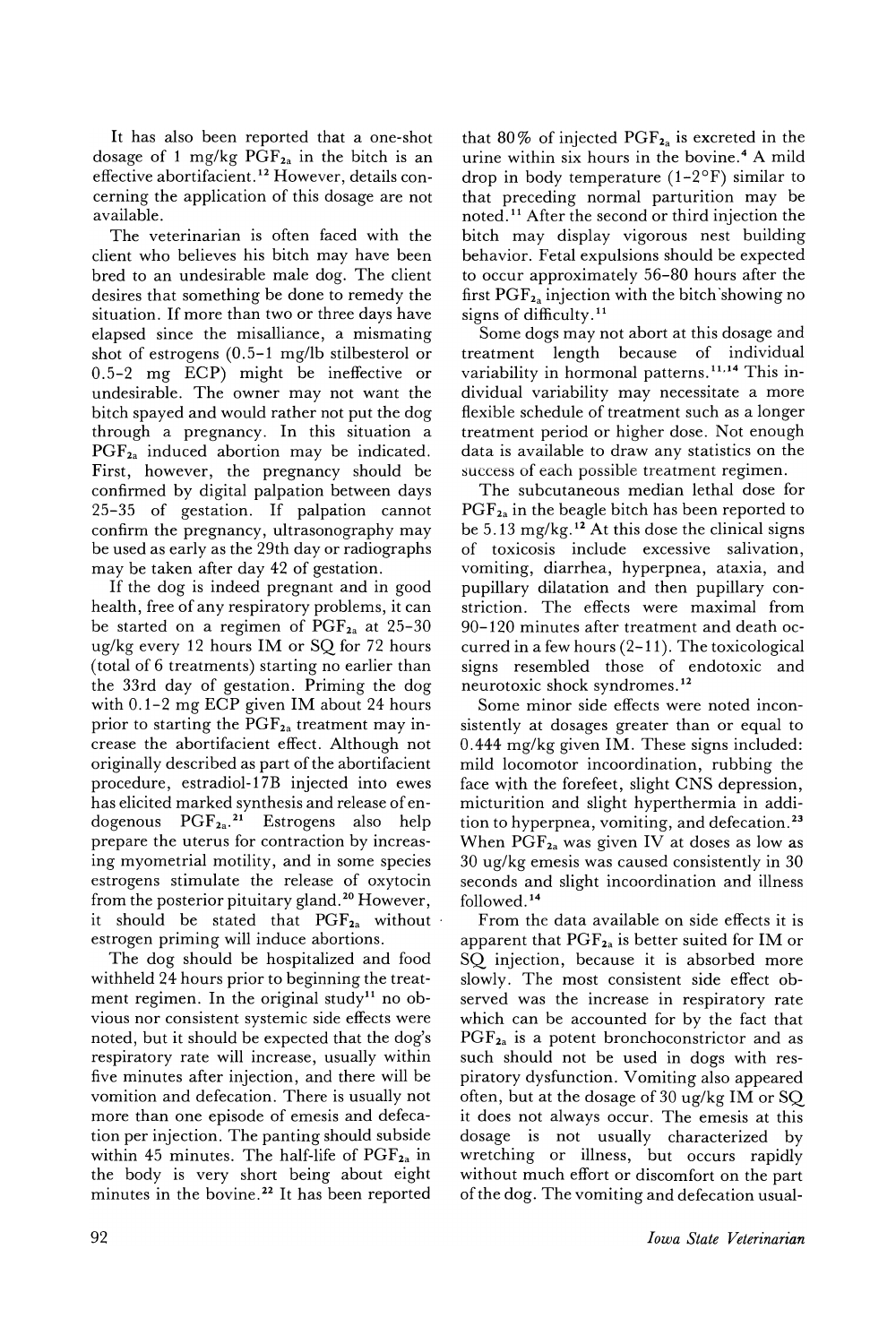ly become less pronounced with each treatment. 11,14 The emesis and defecation are due to the stimulatory effect of  $PGF_{2a}$  on smooth muscle.

At a dosage of 30 ug/kg there is over a 100X margin of safety (MLD =  $5.13$  mg/kg) which is quite acceptable. If, however, a one-injection luteolytic dosage of 1 mg/kg is used the margin of safety is only 5X, which is not acceptable. The rationale for using the larger dose is that only one injection is needed; however, it has been shown that a dosage of 30 ug/kg given every 12 hours for six treatments elicits effective luteolysis, and abortion is achieved with minimal side effects<sup>11</sup> and more closely corresponds to the body's own natural release of  $PGF_{2a}$  from the uterus prior to regression of the corpora lutea. <sup>19</sup> Prostaglandin does not have a cumulative effect in the body because it is rapidly metabolized and excreted from the body. It is vital whenever using  $PGF_{2a}$  in the dog or cat to compute the dose accurately by weighing the patient.

In the queen it has been reported that one or two subcutaneous injections of  $PGF_{2a}$  24 hours apart at the dosage of 0.5-1 mg/kg will induce abortion if given after the 40th day of gestation. <sup>13</sup> Fetal expulsion occurred within 24 hours of the first injection or within 24 hours of the second injection, if needed. Within 15 minutes after injection cats were noted to defecate in their litter boxes. Other side effects were minimal. As in dogs, cats with compromised respiratory function should not be given  $\text{PGF}_{2a}$ .

In another study two S.Q. injections of  $PGF_{2a}$  24 hours apart at a dosage of 0.5-1 mg/kg after the 40th day of gestation did not result in abortion, but only partial luteolysis.<sup>24</sup> Instead, after day 51 of gestation a regimen of ACTH followed by  $PGF_{2a}$  24-96 hours later was shown to induce complete luteolysis and abortion. Using smaller doses of  $PGF_{2a}$  and spreading them out over six treatments as in the dog has not been reported in the cat.

Presently, it is not clear whether the  $PGF_{2a}$ induced abortions in cats are due to luteolysis of the corpus luteum of pregnancy or the result of  $PGF_{2a}$ -induced myometrial contractions. Most studies have demonstrated only a partial decrease in luteal function after exogenous  $PGF_{2a}$  administration.<sup>24,25,26</sup> It is likely that abortion occurred due to the "oxytocic" effect on the uterus in the presence of decreased luteal function.

A toxic dose of PGF<sub>2a</sub> injected SQ has been reported in the cat at approximately 5.0 mg/kg. <sup>25</sup> Clinical signs of toxicosis noted were ataxia, respiratory distress, muscle tremors, and loose bowel movements. <sup>25</sup> The cat does not appear to be as sensitive to prostaglandins as is the dog.

## **INDUCTION OF PARTURITION**

There have been no studies on the use of prostaglandins to induce parturition in the dog; however, since it has been shown that prostaglandins play such an important role in the normal physiology of parturition in the dog,2° and since it terminates pregnancy in the mid to late phase of gestation, it seems likely  $PGF_{2a}$  alone or in combination with oxytocin, estrogen, or dexamethasone would be effective in inducing parturition. During normal parturition it has been suggested that prostaglandins may act on the pituitary gland of the dam resulting in the release of oxytocin, act on the placenta to inhibit progesterone production and release relaxin, and act on the ovary to release relaxin. 20

In the cat the mechanism of parturition has not been studied and hormonal interrelationships are essentially unknown, yet it is likely that the cat does not differ significantly from other species and prostaglandin alone or in combination, as in inducing abortion, may be effective in inducing parturition. In one study  $PGF_{2a}$  (0.50-1.0 mg/kg) given in two doses 24 hours apart to cats over 55 days of gestation induced parturition resulting in live kittens that were normal and healthy.<sup>13</sup> The queens produced milk at parturition and suckled their young. One case report appears in the literature $^{27}$  where a nine-month old queen on the 70th day of gestation, with a history of a clear vaginal discharge on day 65 without obvious signs of labor, was administered two SQ injections of  $PGF_{2a}$  24 hours apart at a dose of 0.5 mg/kg. Two hours after the second dose the first kitten was born dead and three live kittens followed within 90 minutes. The three kittens received adequate milk and were reared successfully. The queen experienced an increased respiration rate, restlessness, and incontinence during the treatment.

Prostaglandins can be used in combination with oxytocin to adequately induce labor in women. <sup>28</sup> They can also be used to effectively induce parturition in cows,<sup>29</sup> sows,<sup>9</sup> does,<sup>30</sup> and ewes. <sup>31</sup>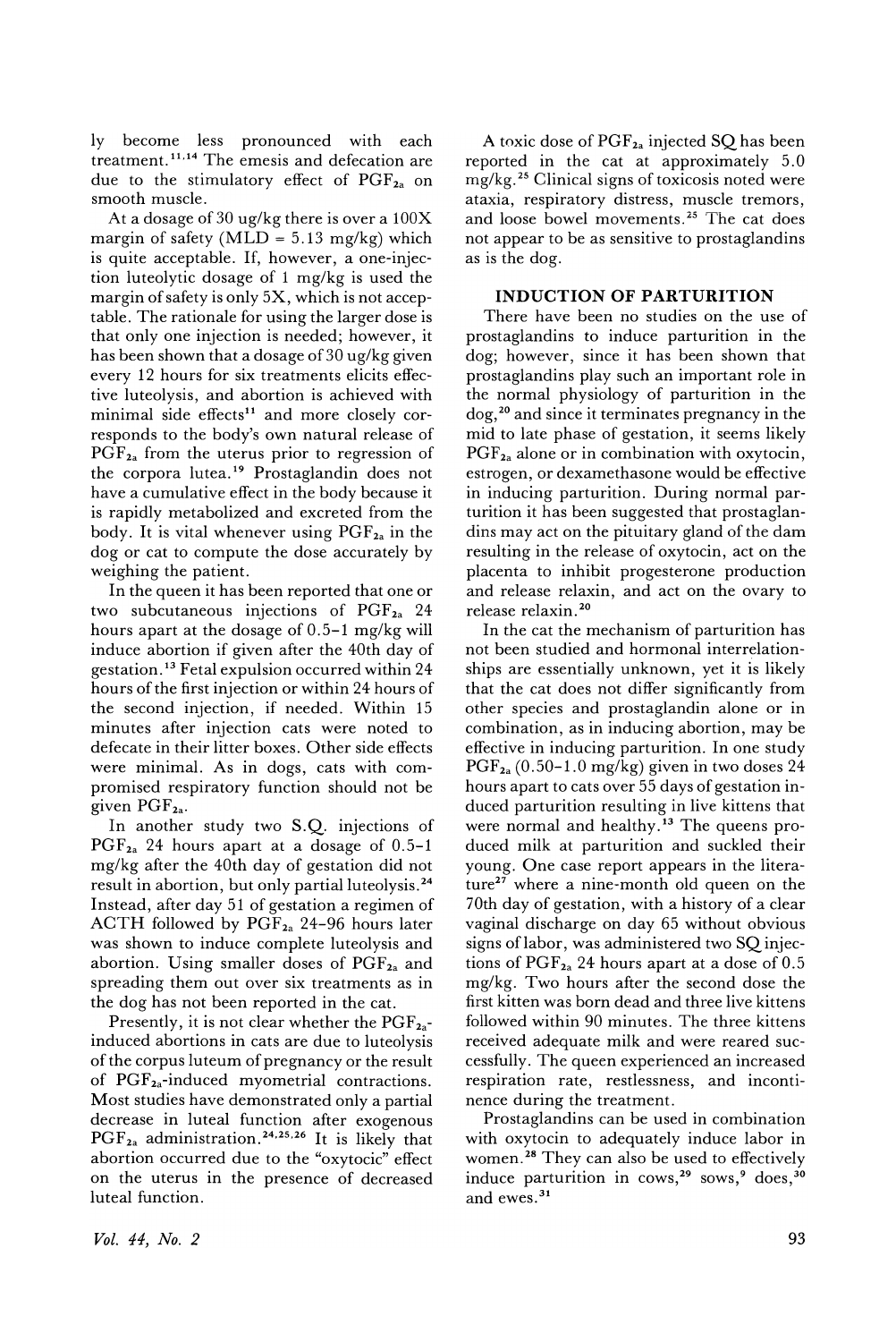## **PSEUDOPREGNANCY**

It has been reported that 0.5 mg/kg (total dose) of  $PGF_{2a}$  given SQ to 40 clinically false pregnant bitches of various breeds and ages resulted in regression of the symptoms of false pregnancy in 37 animals. <sup>32</sup> The symptoms included: galactorrhea, mammary enlargement, mothering behavior, nest building, and labor pains. The dogs returned to normal behavior in about seven to eight days after the treatment. The dose of  $PGF_{2a}$  had to be repeated in four cases to be effective. The side effects reported were very minimal. Presumably the effectiveness of PGF<sub>2a</sub> in treating pseudopregnancy in the bitch is due to its luteolytic effect.

In the cat one study has been reported suggesting that  $PGF_{2a}$  (0.5-5.0 mg/kg SQ) given during the early luteal phase would be ineffective for the premature termination of pseudopregnancy.25

# **SUBINVOLUTION OF THE PLACENTAL SITES**

It has been reported that  $PGF_{2a}$  can be used to treat subinvolution of the placental sites in the bitch, where chronic post-partum uterine hemorrhage is a problem, by using one dose at 0.1-0.25 mg/kg or at the rate of 25 ug/kg every 12 hours until six injections have been given. 7 The mechanism of action of  $PGF_{2a}$  in this case was not reported.

### **UTERINE DISEASE**

Another use of  $PGF_{2a}$  in dogs is in the treatment of uterine disease. It has been reported that  $PGF_{2a}$  at 250 ug/kg SQ was used successfully in 14 of 16 cases to medically treat-endometritis and pyometra.<sup>33</sup> Successful medical treatment resulted in remission of clinical signs within 30 days post-treatment with no surgical intervention, but supportive therapy and antibacterials were used as needed. Success was achieved in five of the six endometritis cases, in two of the three metritis cases, and in seven-of the seven pyometra cases.<sup>33</sup> 10 out of the 16 cases needed more than one treatment, ranging from 2 to 4 treatments. The study did not report the time interval between treatments, but stated that there was "retreatment at a later date." All but one of the pyometra cases appeared to be open pyometras. In a follow-up of nine intact bitches to assess postPGF2a fertility all nine had a subsequent estrus period. Five of nine bred at an estrus after treatment were subsequently pregnant. Two of the five whelped normal litters. It did not state the outcome of the other three pregnant bitches. The study suggests that PGF<sub>2a</sub> therapy may offer an alternative to surgery in breeding bitches, in cases where surgery may not be desired by the pet owner, and in animals that might otherwise be questionable surgical risks.<sup>33</sup>

Two case reports on the use of PGF<sub>2a</sub> to treat pyometra in the bitch appear in the literature. In one case an open pyometra in a two year old bassett hound was treated with one IM injection of  $PGF_{2a}$  at a dose of 0.2 mg/kg after an unsuccessful therapeutic course of antibiotics. <sup>34</sup> The dog subsequently exhibited the typical prostaglandin side effects of restlessness, panting, nest building, and it vomited once. Within 60 minutes a purulent discharge appeared from the vulva that became progressively more mucous in nature over a period of nine hours. In the subsequent estrus period the dog was mated and produced nine healthy puppies.

The other case was described as a typical closed pyometra and was treated with one SQ injection of  $PGF_{2a}$  at a dose of 0.25 mg/kg. Within 17 hours approximately one gallon of purulent mucous discharge had been evacuated.<sup>27</sup> Oxytocin was thereafter administered which was followed by an increase in discharge for a few hours. The vaginal discharge reoccurred 13 days later and was treated with two doses of  $PGF_{2a}$  (0.25 mg/kg SQ) given 24 hours apart, followed by antibiotics. The discharge did not reoccur.

One report appears in the literature on the ineffectiveness of prostaglandins for treatment of uterine disease. <sup>35</sup>

## **EMESIS AND DEFECATION**

One possible nonreproductive use of  $PGF_{2a}$ has been reported.<sup>23</sup> It was suggested that  $PGF_{2a}$  could be used for the clinical inducement of vomition and large intestine evacuation in the dog. Defecation (83.3% of dogs) without vomition occurred in dogs given a dosage of 0.111 mg/kg. Emesis (87.5% of dogs) and defecation (75% of dogs) were observed in dogs given a dosage of greater than or equal to 0.444 mg/kg with emesis occurring 1.6 to 2.6 minutes after defecation.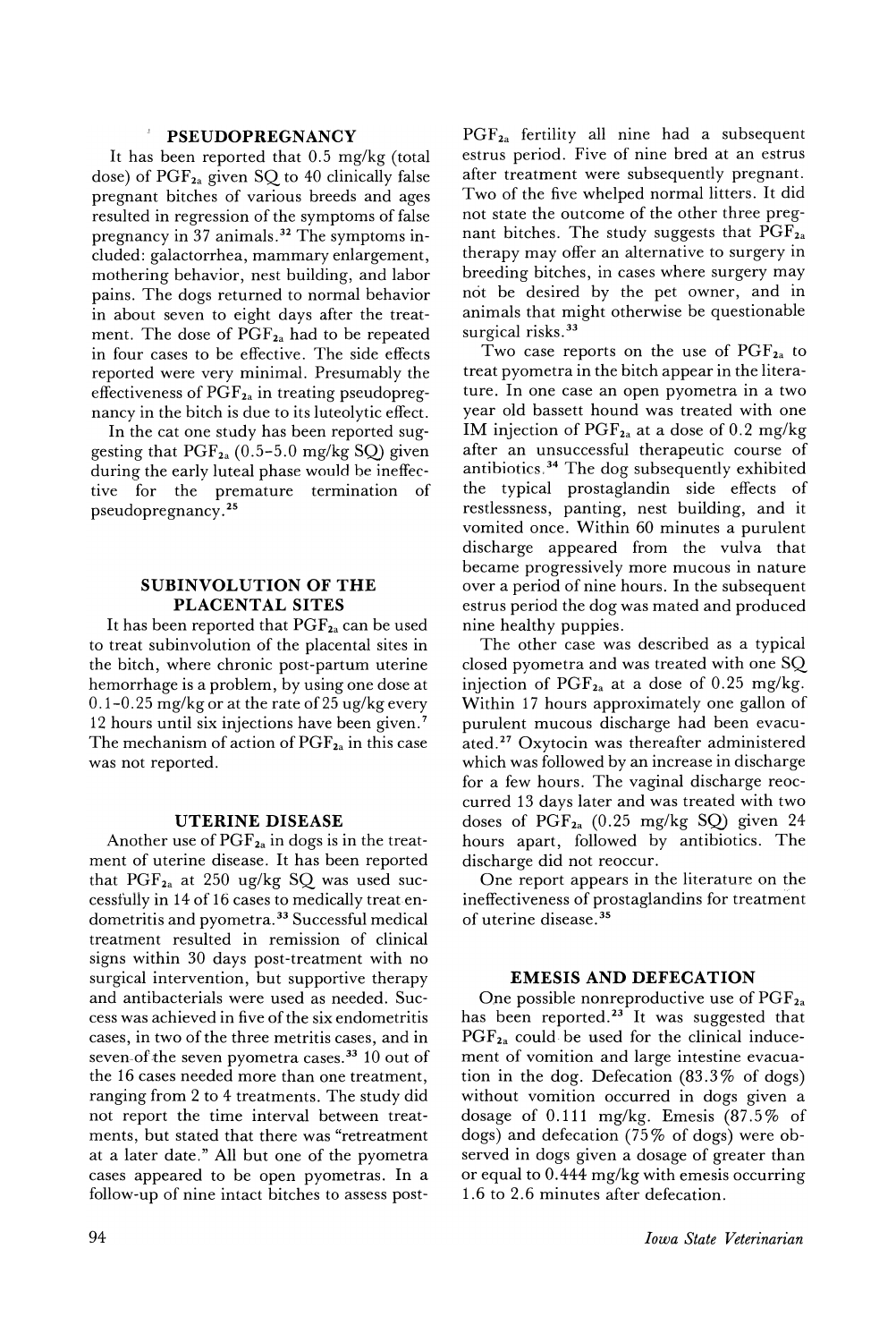In effect, this use of  $\mathrm{PGF}_{2a}$  is taking advantage of the side effects of prostaglandin reported in reproductive applications. However, the one major side effect that always appears even before vomiting and defecation is the increased respiratory rate, so respiratory function would have to be carefully ascertained before  $PGF_{2a}$  use. The dosage would also have to be accurately calculated to avoid other undesirable effects. Possible advantages to the use of  $PGF_{2a}$  to induce vomition and defecation are its rapid action, injectability, and availability for the mixed practitioner when an emergency emetic is needed in the field.

Many potential nonreproductive veterinary clincial applications of prostaglandins have been suggested and initially investigated. <sup>5</sup> The prostaglandins involved include  $PGF_{2a}$ ,  $PGE_1$ ,  $PGE_2$ ,  $PGI_2$ , and many varied prostaglandin-active agents such as aspirin, phenylbutazone, flunixin meglumine, theophylline, vitamin E, selenium, and isoproterenol. The scope of these potential uses is broad and encompasses the treatment of the following: disseminated intravascular coagulation; endotoxemia; chronic vascular disease, such as cardiomyopathies; ischemia and sequellae, such as shock, and laminitis; excessive bleeding; bronchial asthma; toxic hepatitis; and neoplastic metastasis.

The veterinary clinician should be aware of the uses of prostaglandins that are currently applicable as they may offer a source of viable therapy or alternative treatment in small animal medicine. In order to use prostaglandins properly, with minimal deleterious untoward effects and successful administration, a basic understanding of their mechanism of action, physiological effects, and metabolism is absolutely necessary. Recent advances in prostaglandin research have made nonreproductive veterinary uses potentially available and the future portends further medical advances based on prostaglandin physiology.

#### **REFERENCES**

- 1. Karim SMM: Advances in prostaglandin research, in *Prostaglandins: Physiological) Pharmacological and Pathological Aspects.* Baltimore, University Park Press, 1976.
- 2. Curtis-Prior. PB: Interaction of prostaglandins and cyclic nucleotides, in *Prostaglandins: An Introduction to their Biochemistry) Physiology and Pharmacology.* Amsterdam, North Holland Publishing Co Inc, 1976, pp 77-80.
- 3. Douglas WW: Polypeptides-angiotensin, plasma kinins, and other vasoactive agents; prostaglandins, in Goodman LS, Gilman A (ed): *The Pharmacological Basis of Therapeutics.* New York, Macmillan Publishing Co Inc, 1975, pp. 640-641. 4. Kindahl H: Prostaglandin biosynthesis and
- metabolism. *J Am Vet Med Assoc* 176: 1173-1177, 1980.
- 5. Bell TG, Smith WL, Oxender WD, *et al:* Biologic interaction of prostaglandins, thromboxane, and prostacyclin: potential nonreproductive veterinary<br>clinical applications.  $J$  Am Vet Med Assoc clinical applications. *J Am Vet Med Assoc* 176:1195-1200,1980.
- 6. Seguin BE: Role of prostaglandins in bovine reproduction. *J Am Vet Med Assoc* 186:1178-1181, 1980.
- 7. Braun WF: A review of prostaglandin therapeutics in reproduction. *Vet Med Sm An Clin* April:649-656, 1980.
- 8. Shultz RH: Experiences and problems associated with usage of prostaglandins in countries other than the United States. *JAm Vet MedAssoc* 176: 1182-1186, 1980.
- 9. Cooper Mj, Walpole AL: Practical application of prostaglandins in animal husbandry, in Karim SMM<br>(ed): Prostaglandins and Reproduction, 1975, pp  $Prestaglandins$  *and Reproduction*, 1975, pp 310-328.
- 10. Stabenfeldt GH, Hughes jP, *et al:* Physiologic and pathophysiologic aspects of prostaglandin  $F_{2a}$  during the reproductive cycle. *J Am Vet Med Assoc*
- 176:1187–1194, 1980.<br>11. Concannon PW, Hansel W: Prostaglandin  $F_{\mathbf{2a}}$  induced luteolysis, hypothermia and abortions in beagle bitches. *Prostaglandins* 13:533-542, 1977.
- Sokolowski JH, Geng S: Effect of prostaglandin  $F_{2a}$ tham in the bitch. *J Am Vet Med Assoc* 170:536-537, 1977.
- 13. Nachreiner RF, Marple DN: Termination of pregnancy in cats with prostaglandin F2a' *Pro-staglandins* 7:303-308, 1974.
- 14. jochle W, Tomlinson RV, Andersen AC: Prostaglandin effects on plasma progesterone levels in the pregnant and cycling dog (beagle). *Prostaglandins* 3:209-217, 1973.
- 15. Lauderdale JW: Effects of prostaglandin  $F_{2a}$  on pregnancy and estrus of cattle. *J Anim Sci 35:246* (Abstr), 1972.
- 16. Henderson KM, McNatty KP: A biochemical hypothesis to explain the mechanism of luteal regression. *Prostaglandins* 9:779-797, 1975.
- 17. Saumande j, Chupin D: The non-luteolytic effect of prostaglandin  $F_{2a}$  at the beginning of the bovine ,estrus cycle: the role of estrogen? *Theriogenology* 15:265-269, 1981.
- 18. Rao CV, Estergreen VL, Carman FR, *et al:* Receptors for gonadotropin and prostaglandin F<sub>2a</sub> in<br>bovine corpora lutea of early, mid, and late luteal<br>phase. *Acta Endocr* 91:529-537, 1979.<br>19. Kindahl H, Edquist LE, Granstrom E, *et al:* The
- release of prostaglandin F<sub>2a</sub> as reflected by<br>15-Keto-13,14-dihydroprostaglandin F<sub>2a</sub> in the peripheral circulation during normal luteolysis in heifers. *Prostaglandins* 11:871-878, 1976.
- 20. Bennett D: Normal and abnormal parturition, in Morrow DA (ed): *Current Therapy in Theriogen*<sup>0</sup> *logy,* 1980, pp 595-606.
- 21. Barcikowski B, Carlson jC, Wilson L, *et al:* The effect of endogenous and exogenous estradiol-17B on the release of prostaglandin  $F_{2a}$  from the ovine uterus. *Endocrinology* 95: 1340-1349, 1974.
- 22. Kindahl H, Edquist LE, Granstrom E: Blood levels of progesterone and 15-keto-13, 14-dihydroprostaglan- $\dim$   $F_{2a}$  during the normal estrus cycle and early pregnancy in heifers. *Acta Endocr* 82: 134, 1976. *(continued on page* 98)